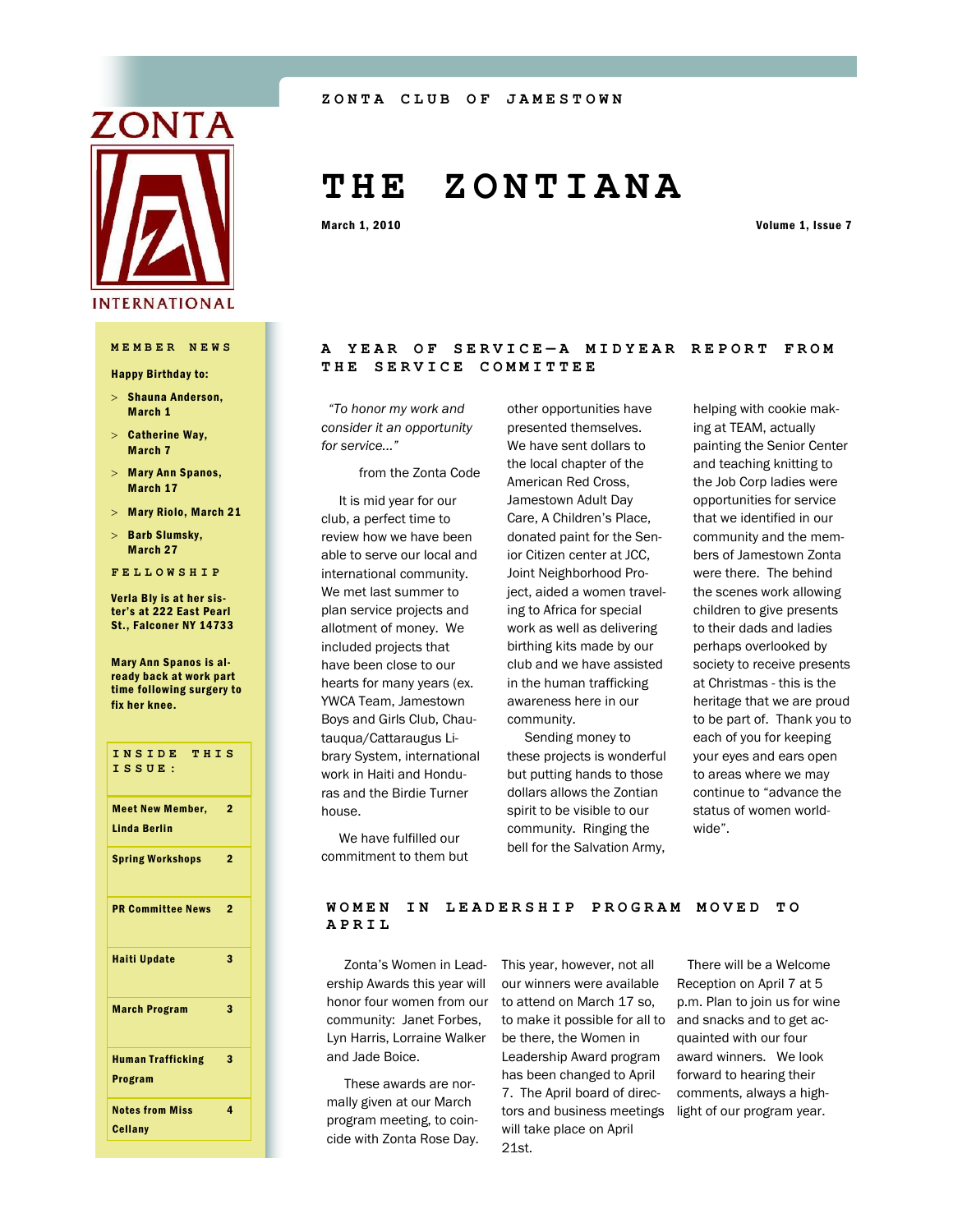## **MEET NEW MEMBER, LINDA BERLIN**

## Attention Committee Chairs and Officers:

Annual committee and financial reports are due to President Lily by May 1. Your reports are needed so that Lily can complete her club report to the District. Be sure you have them in on time.



Check out our website: zontajamestown.org and look for us on Facebook! Invite your Facebook friends to join the Zonta group.

### Linda was born in Buffalo. She has one sister. She attended Lancaster High School, Buffalo State College and the University of Buffalo. After college she worked at Republic Steel in Buffalo where she was the first female electrician employed by the company since World War II.

 Linda and her husband, Jim, have two children. Their daughter, Melissa, age 33, is a student studying the Social Sciences at Bryn Mawr. Their son, Derek, age 29, is the Vice President of International Government Relations with JP Morgan Chase. Jim is the owner of Logistics Plus in Erie, PA, a

Mark your calendar now to attend the Spring Workshop in Meadville, PA on Saturday, April 24. High-

> Personality Differences and Difficult

 Advocacy and CE-DAW—Where are We

 Technology for Us— Today and Tomorrow

**Situations** 

Now?

lights include:

company that facilitates the cost effective transportation of products world-wide.

 Linda served as Director of the Allegany Council on Safety and Health (ALCOSH). Employing her passion for worker safety, she provided safety and health training, helping employees be aware of workplace hazards. She also inspected workplace processes and advised companies on how to implement good safety and health practices in order to comply with OSHA standards.

 Following her retirement from ALCOSH, Linda has volunteered for several organizations. She worked with Jamestown

Public Schools helping students with reading and math. She volunteered for the Center for Family Unity, working with families to stabilize their home situation so that children in foster care could return home. She also worked with the Arts Council to help them find grants to support their activities.

 In her downtime, Linda enjoys reading, exercising and spending time with her dogs, Mojo (her Golden Retriever senior citizen) and Clark (the Golden Doodle juvenile delinquent.)

 Please note a change to Linda's email address. It is now: lberlin10@gmail.com

club of Meadville to Jane Nickerson, 7710 Chateau House, Meadville, PA 16335. (jnickerson@zoominternet. net).

Other spring workshop dates are April 17 in Brampton, Ontario and May 1 in Batavia, NY.

You'll enjoy this wonderful opportunity to meet and network with other Zontians.

website for more information. Our website has links to the Community Foundation applications. We also promoted the Scholarships on the Saturday Morning Breakfast Party as part of the Interclub Council appearance on Saturday, Feb

 If you are on Facebook, please take the time to 'invite' your friends on your

19th.

contact list to the Zonta Group. Anyone can join to get updates and spread the word and mission about Zonta, and you never know, it may interest someone into actually coming to join us!

 Keep an eye on the media (newspapers, online, TV and radio) for more news about our club in the coming months!

## **DISTRICT 4 SPRING WO R K S H O P : Z O N T I A N S MOVING FORWARD**

Call to Convention

 Membership Open Forum

Registration is \$40.00 and includes lunch and workshop materials. Deadline for registering is April 2 (early bird—March 21).

To register for the Meadville workshop, send registration form (available from President Lily) and check made out to Zonta

## **PR COMMITTEE NEWS**

 The PR Committee is currently focusing efforts on getting the word out about our Nell Newton and Mary Bargar scholarships due April 1st. So far, we've rolled out a PSA to the media encouraging female high school students to visit their Guidance Counselors, the Chautauqua Region Community Foundation website, or our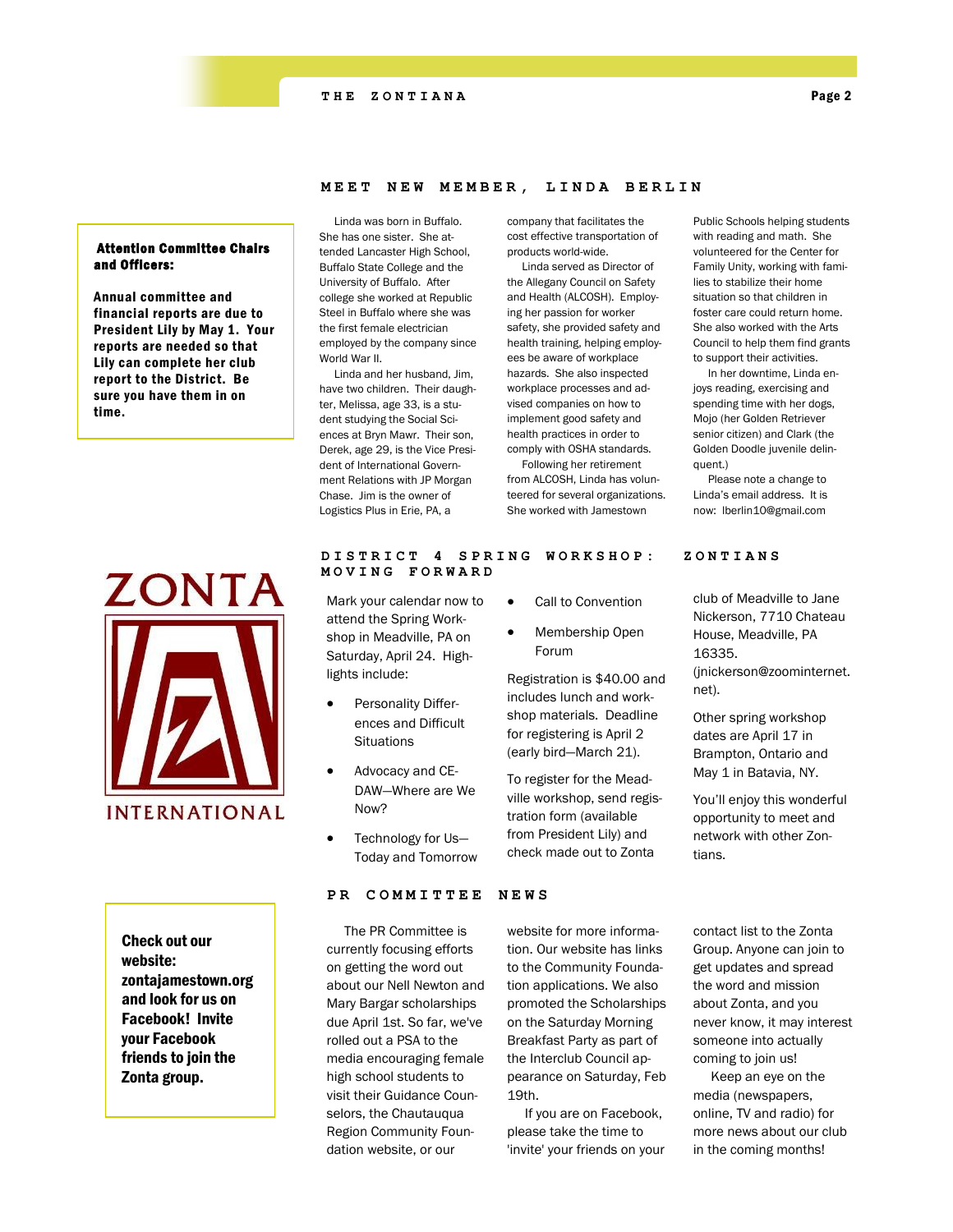## **HAITI U P D A T E**

 Special thanks to anyone involved in the Allegany Regional Missions (ARM) collection of items for the Christian Service International (CSI) Clinic in Haiti. Donations included 320 pairs of crutches, 195 walkers, 62 canes and 57 boxes of surgical, cast and medical supplies. Other contributions included two small refrigerators, a small freezer, a file cabinet and 14 boxes of bar soap, shampoo, toothpaste and toothbrushes. ARM still

has part of a shipping container to fill.

 What's needed? April begins the rainy months in Haiti and many people are without homes and in need of weather-protective shelter. Needed are new nylon camping tents of all sizes (not the heavy canvas style) and tarps (10 ft x 16 ft or larger). Other requests include bath-bar size soaps, toothpaste (not travel size), and tooth brushes. Donated items may be brought to Allied Alarm Systems at

2020 Allen Street Extension in Falconer.

 Instead of renting, ARM hopes to purchase its own shipping container that would remain at the CSI Clinic to be used as a storage facility. Donations toward the purchase of tents or a container may be sent to Alleghany Regional Missions, P.O. Box 294, Randolph NY 14772.



**Homes of Haitian Survivors**

## **MARCH PROGRAM: GENERATIONAL DIFFERENCES**

 Our March program meeting will deal with generational differences. Our own Laura Corey, Principle with EK Ward and Associates of the Southern Tier will be our presenter.

 As a human resources consultant, Laura works with many different businesses to help them improve their human resources management approach. In that capacity, she has found that generational differences play a key role in how people should be managed effectively and in how people feel about their workplaces. An understanding of generational differences can improve success in many aspects of our lives.

In Laura's own words:

"I'll cover how the time (generation) when we grew up has a significant impact

on our outlook on life, love and business. I'll discuss how it affects our communication with other generations and can cause misunderstandings. I'll also discuss how it affects Zonta—and our club—and how we, by being more aware of generational differences, can positively impact our interactions. Are you an Xer, Yer, Boomer, Traditionalist? Come and find out."

The 60th Zonta International Convention will take place in San Antonio on June 25-30. Follow the link below to view the Call to Convention.

http://www.zonta2010.org/ CalltoConvention.htm

**HUMAN TRAFFICKING PR O G R A M T O B E H E L D A T JCC**

 On Monday, March 15th at 7 p.m. a program on Human Trafficking will be presented in the JCC Hultquist Library (use Curtis St. entrance.)

Guest speakers will be:

Lisa Thompson, liaison for the Abolition of Sexual Trafficking for The Salvation Army USA National Headquarters.

Theresa Flores—Ms. Flores grew up in an uppermiddle class family near Detroit and was sexually exploited for two years beginning at the age of 15. Today she is the director of Awareness for Gracehaven, a safe house for girls who have been victims of human trafficking.

For more information:

Email: freedom4all2day @gmail.com

Call: 716.665.6128 or 716.665.4541

Think about joining other Zontians on the Aloha Amelia Hawaiian Land and Sea Cruise, January 5-15, 2011. See the flyer attached to this newsletter email for more information.